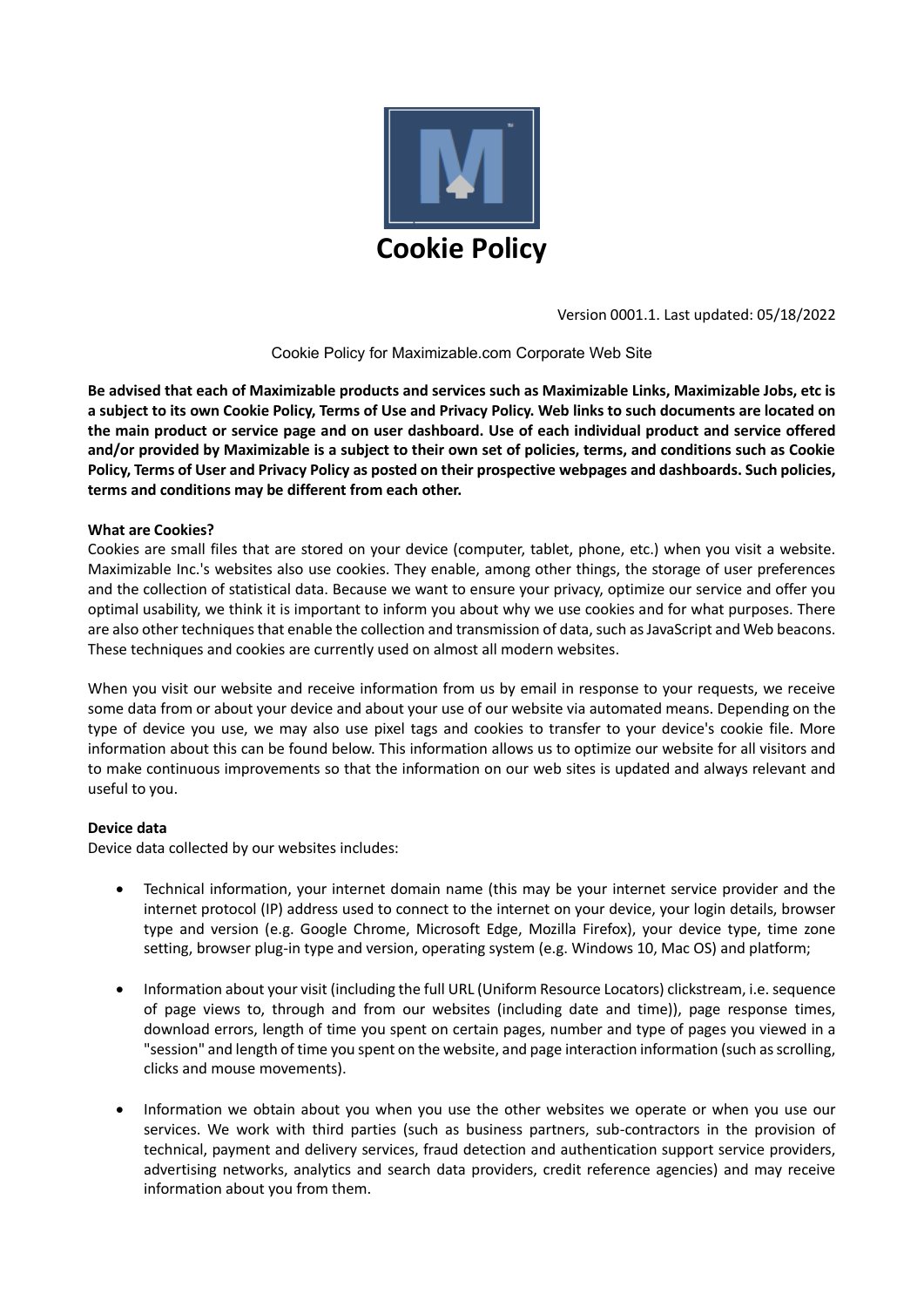

## **Pixel tags**

We may use "pixel tags", which are small graphic files that help us monitor the use of our websites. A pixel tag may collect the following information: the IP (Internet Protocol) address of the computer that downloaded the page containing the tag, the URL (Uniform Resource Locator) of the page containing the tag, the time the page containing the pixel tag was viewed, the type of browser that loaded the pixel tag, and the identification number of any cookies previously placed on the computer by that server. If we send you an HTML-enabled email, we may use "format sensing" technology that allows pixel tags to tell us whether you have received and opened our email.

## **More about Cookies**

Cookies are text data strings that are transferred to the browser's cookie file on your device's hard drive to enable the website to recognise your device. Cookies allow websites to tailor content to your interests more quickly. Most major websites use cookies. Cookies alone do not reveal your identity.

Typically, a cookie contains the name of the domain from which the cookie originates, the "expiration date" of the cookie, and a numerical value, usually a randomly generated unique number.

## **Types Of Cookies**

Two types of cookies are used on this website:

- Temporary session cookies, which are deleted from your browser's cookie file when you leave the website.
- Permanent cookies, which remain in your browser's cookie file for significantly longer (depending on the validity period of the cookie in question).

#### **How cookies are used on this website and what data is collected?**

#### **Session cookies**

Session cookies are used for the following purposes:

- Providing data that has already been collected without having to re-enter it
- To allow access to stored data during registration.

#### **Permanent cookies**

Permanent cookies are used for the following purposes:

- To recognise you as a returning visitor to our website (by means of a number which, however, does not allow any conclusions to be drawn about your identity).
- To display content tailored to your specific interests or to avoid displaying the same repeatedly
- Compilation of anonymous, aggregated statistics that provide information about the use of our website and allow us to improve the structure of our website, but do not reveal your identity.

For more information about cookies in general and how to manage them, please visit [www.aboutcookies.org.](http://www.aboutcookies.org/)

#### **Essential cookies**

These are cookies that we need in order to provide you with a properly functioning website and to enable you to use the homepage we provide.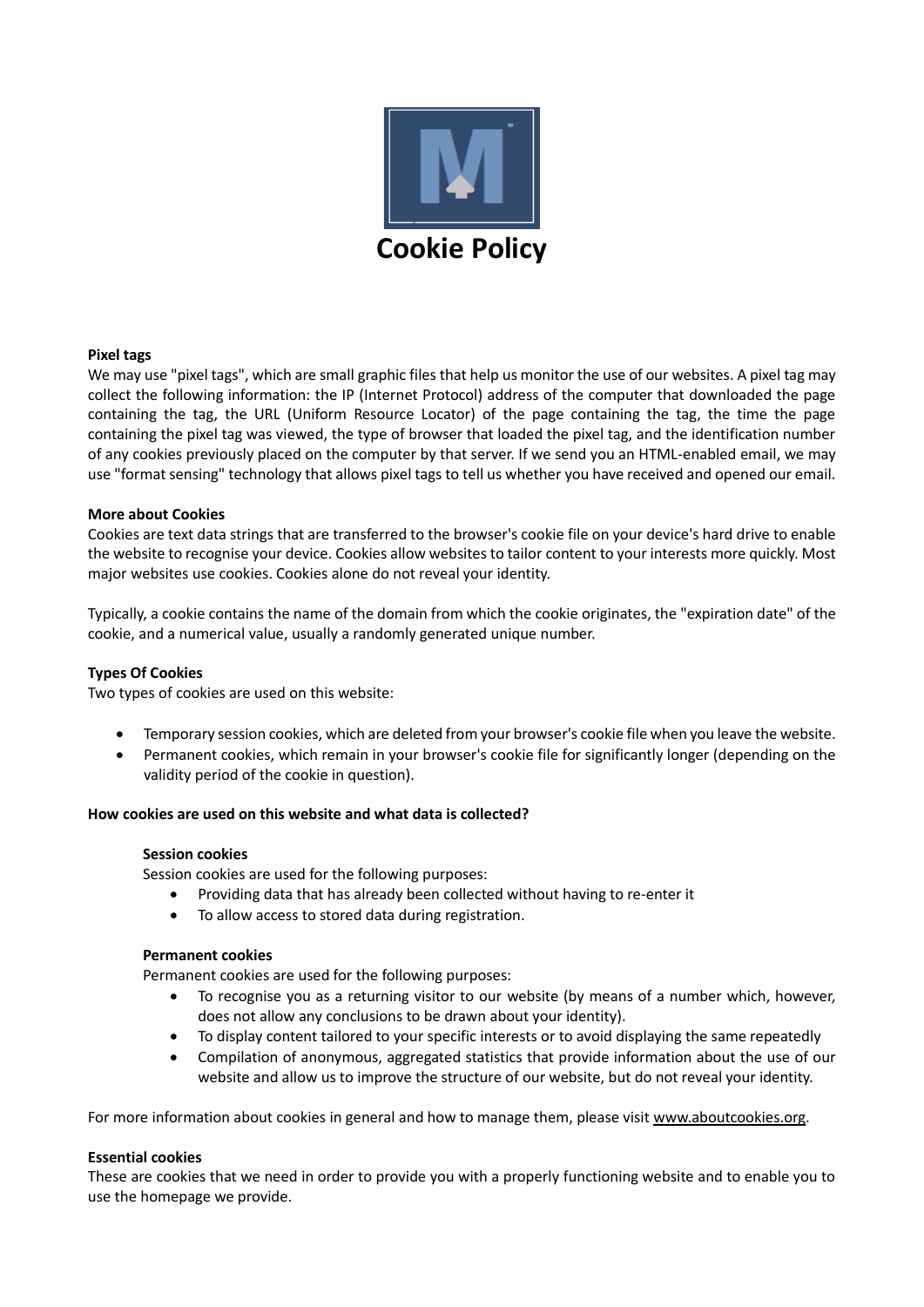

## **Analytical and non-essential cookies we use**

These cookies help us measure traffic to individual pages on the homepage to determine which areas of our website have been visited. We use this to identify a visitor's habits so that we can improve our online products and services. We may log IP addresses (the electronic addresses of computers connected to the Internet) to analyze trends, administer the website, track users' movements and gather broad demographic information.

These cookies are not essential to the website and we will therefore ask for your consent before activating these cookies. You can withdraw your consent at any time.

The list below shows the cookies we have installed that are not strictly necessary and require your consent. This list is subject to change at any time.

Cookie [\(Google Analytics\)](https://policies.google.com/privacy?hl=en-US): gid; ga; gat gtag UA 158171600 1; Cookie [\(Google Doubleclick\)](https://policies.google.com/privacy?hl=en-US): IDE; test\_cookie; Cookie [\(Youtube\)](https://policies.google.com/privacy?hl=en-US): YSC; VISITOR\_INFO1\_LIVE; yt-remote-device-id; yt-remote-connected-devices; CONSENT; Cookie [\(Maximizable\)](https://policies.google.com/privacy?hl=en-US): PHPSESSID; updated\_term\_popup;

## **Web beacons**

Some of our web sites may contain electronic images called web beacons ("tracking pixels") to enable us to track the number of visitors to those pages. Web beacons collect only a limited amount of information, including a cookie number, the time and date a page was visited, and a description of the page on which the web beacon is located. Our website may also contain web beacons placed by third parties for advertising purposes. These beacons do not contain any personal data and are only used to track the effectiveness of a particular campaign.

## **Managing cookies**

Your browser settings allow you to determine whether or not cookies are allowed. However, if you disable cookies, you may not be able to use all the interactive features of our website.

## • **Managing cookies in Internet Explorer**

In most versions of Internet Explorer, you can find the cookie settings by clicking on the 'Tools' option and then on the 'Privacy' tab.

# • **Managing cookies in Internet Edge**

In Microsoft Edge, you can find the cookie settings by clicking on the "More" option and then on the "Settings" icon.

## • **Managing Cookies in Firefox**

In Firefox, the cookie settings are managed in the "Privacy" window under "Settings". In the "Settings" > "Privacy" window you will find information about these settings.

## • **Managing Cookies in Chrome**

Click on the spanner icon in the toolbar and select "Settings". On the "Advanced" tab, in the Privacy section, click "Content settings".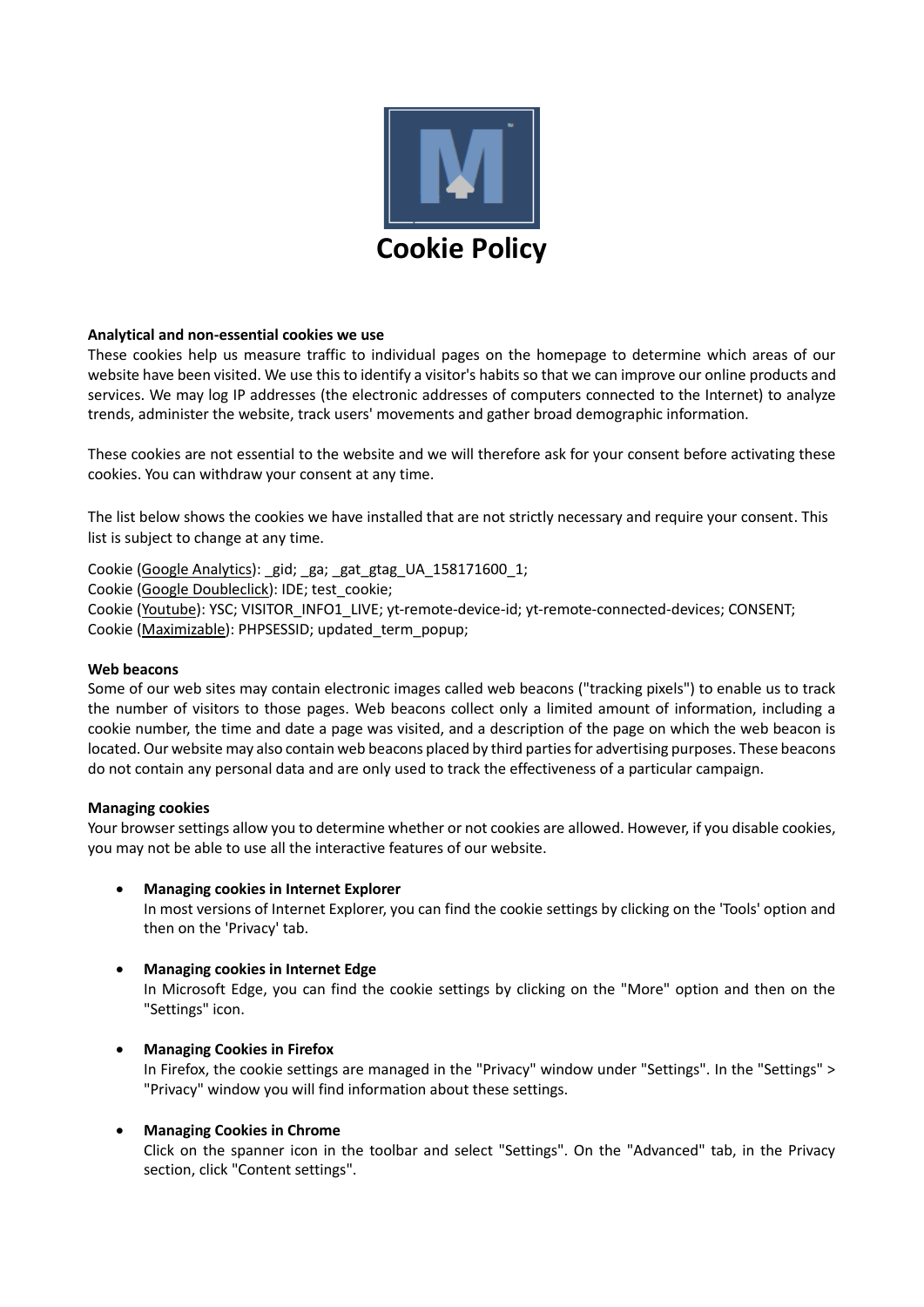

- **Managing cookies in Opera** In Opera, you can manage cookies by clicking on "Settings", "Advanced" and then "Cookies".
- **Managing cookies in Safari** Select Safari > Preferences, then click Privacy. Then you can specify if and when Safari should accept cookies.

## **Opt-Out**

You can configure your browser to accept all cookies, reject all cookies, or notify you when a cookie is set. If you wish to withdraw your consent to our use of cookies on this Site, or if you wish to delete or control the placing of cookies on your device, you can also change your browser settings to block cookies or to alert you when cookies are being sent to your device. There are a number of ways to manage cookies. Please refer to your browser instructions or help screen to learn more about how to adjust or modify your browser settings at: [Internet](https://support.microsoft.com/en-us/help/278835/how-to-delete-cookie-files-in-internet-explorer)  [Explorer,](https://support.microsoft.com/en-us/help/278835/how-to-delete-cookie-files-in-internet-explorer) [Chrome,](http://support.google.com/chrome/bin/answer.py?hl=en-GB&hlrm=nl&answer=95647) [Firefox,](http://support.mozilla.org/en-US/kb/enable-and-disable-cookies-website-preferences?s=cookies&r=5&as=s) [Safari](http://support.apple.com/kb/PH5042)

If you disable the cookies that the Site uses, this may impact your experience while on the Site. You can also delete cookies already stored on your computer. Again, doing this may have a negative impact on the usability of many websites. If you disable the cookies that the Site uses, this may impact your experience while on the Site. You can also delete cookies already stored on your computer. Again, doing this may have a negative impact on the usability of many websites.

To opt out of being tracked by Google Analytics across all websites visit [http://tools.google.com/dlpage/gaoptout.](http://tools.google.com/dlpage/gaoptout)

#### **Your choices**

You have some choices about whether this information can be retrieved from your device. For example, depending on the type of device, you can enable or disable location services. On most mobile devices, location services can be disabled. Often the controls to do this can be found in the settings menu of the device. If you have questions about how to disable location services on your device, you should contact your mobile service provider or the manufacturer of your device.

#### **How can we make changes to our Cookie Policy?**

Except to the extent limited by applicable law, we reserve the right, in its sole discretion, to update and amend all or parts of this Cookie Policy, at any time. The version published on the Site is the version actually in force.

#### **Questions and Further Information**

For further information visit [www.aboutcookies.org.](http://www.aboutcookies.org/) If you have any concerns about the way that we use cookies or your settings, then please contact us.

> Maximizable Inc. Mailing Address: 113 McHenry Rd, Mailstop 120, Buffalo Grove, IL 60089-1796 questions@Maximizable.com